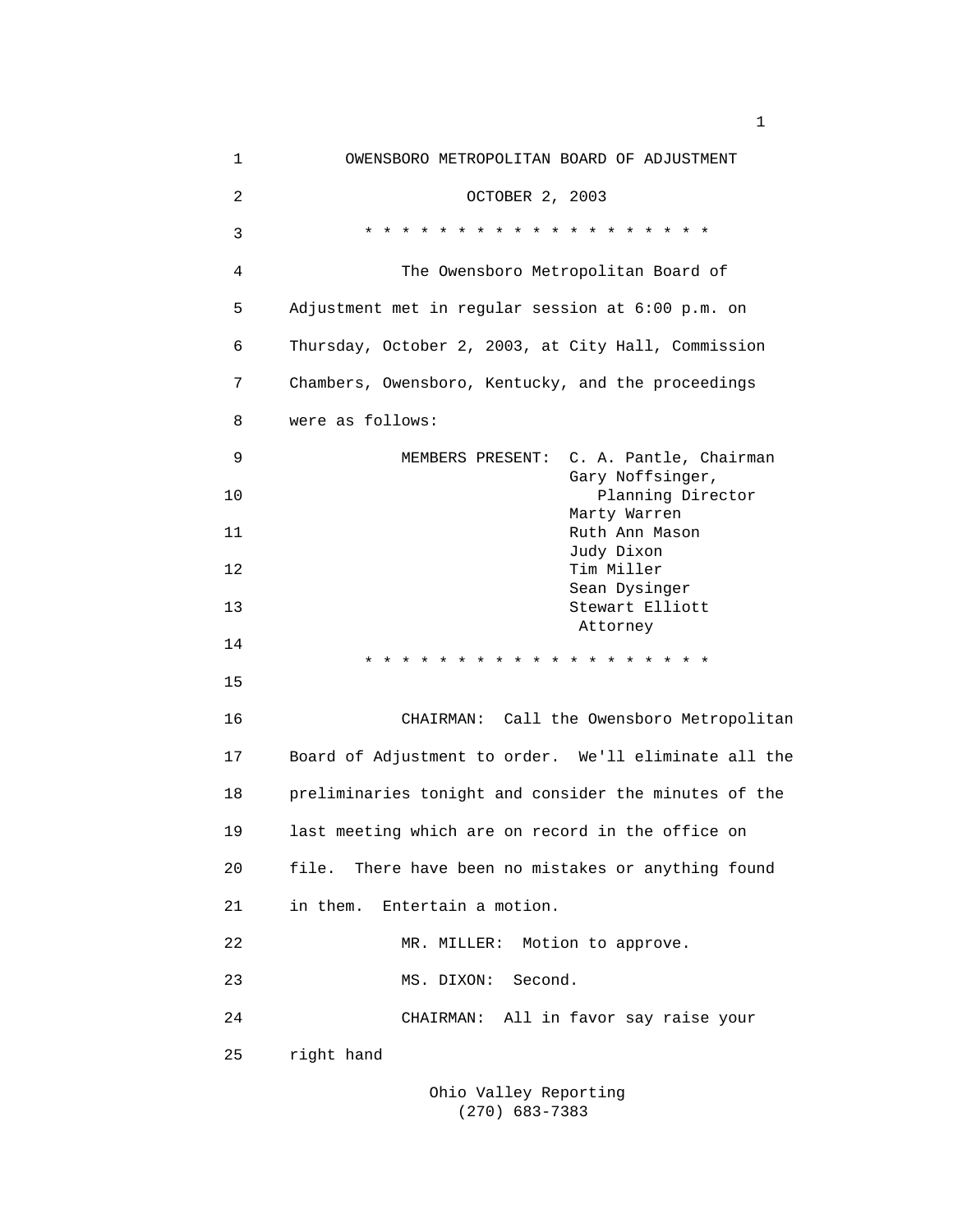1 (ALL BOARD MEMBERS PRESENT RESPONDED AYE.) 2 CHAIRMAN: Motion carries. 3 ----------------------------------------- 4 CONDITIONAL USE PERMITS 5 ITEM 2 6 7230 KY 81, in an R-1A zone Consider request for a Conditional Use Permit to 7 place a 16-foot by 70-foot Class "B" manufactured home on the property. 8 Reference: Zoning Ordinance, Article 8, Section 8.2/A10B 9 Applicant: William M. Whittaker and Tammy M. Whittaker 10 11 MR. NOFFSINGER: Mr. Chairman, this item 12 is in order an and ready for consideration. 13 CHAIRMAN: Any objections on file? 14 MR. NOFFSINGER: No, sir. 15 CHAIRMAN: Anybody wishing to object? 16 (NO RESPONSE) 17 CHAIRMAN: Anybody have any questions of 18 the applicant? 19 (NO RESPONSE) 20 CHAIRMAN: You have anything you'd like to 21 add? 22 APPLICANT: No, sir. 23 CHAIRMAN: Entertain a motion to dispose 24 of the item. 25 MR. WARREN: Motion to grant the Ohio Valley Reporting (270) 683-7383

 $\sim$  2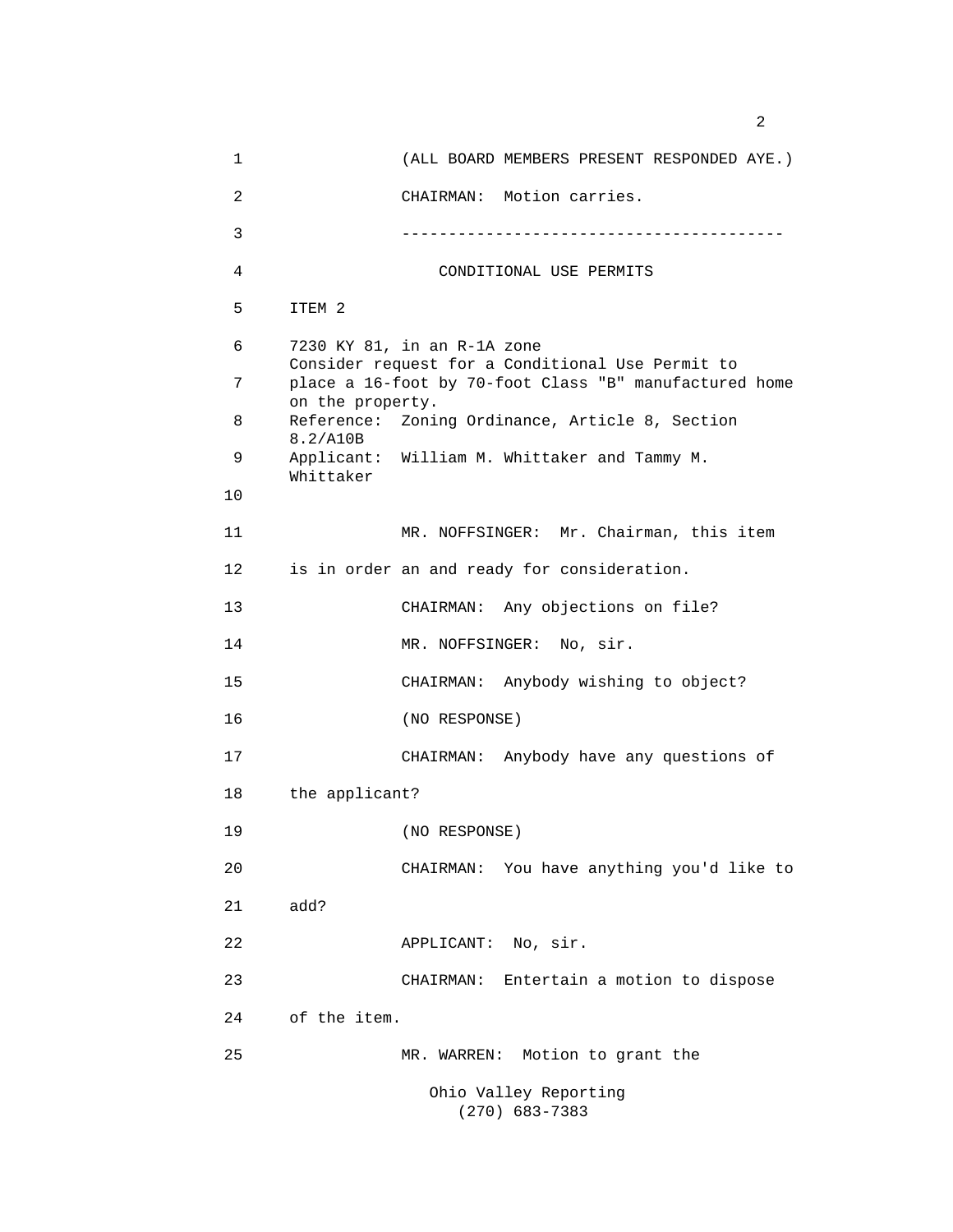1 Conditional Use Permit.

 2 CHAIRMAN: Is there a second? 3 MS. MASON: Second. 4 CHAIRMAN: All in favor raise your right 5 hand? 6 (ALL BOARD MEMBERS PRESENT RESPONDED AYE.) 7 CHAIRMAN: Motion carries. 8 MR. NOFFSINGER: Mr. Chairman, Item 3 has 9 withdrawn by the applicant. We do have a letter 10 regarding the withdrawal in the folder. 11 CHAIRMAN: No action needs to be taken on 12 it? 13 MR. NOFFSINGER: No, sir. 14 CHAIRMAN: Entertain one final motion. 15 MS. DIXON: Motion to adjourn. 16 MR. MILLER: Second. 17 CHAIRMAN: All in favor raise your right 18 hand. 19 (ALL BOARD MEMBERS PRESENT RESPONDED AYE.) 20 CHAIRMAN: Meeting is adjourned. 21 ----------------------------------------- 22 23 24 25

 Ohio Valley Reporting (270) 683-7383

 $\sim$  3